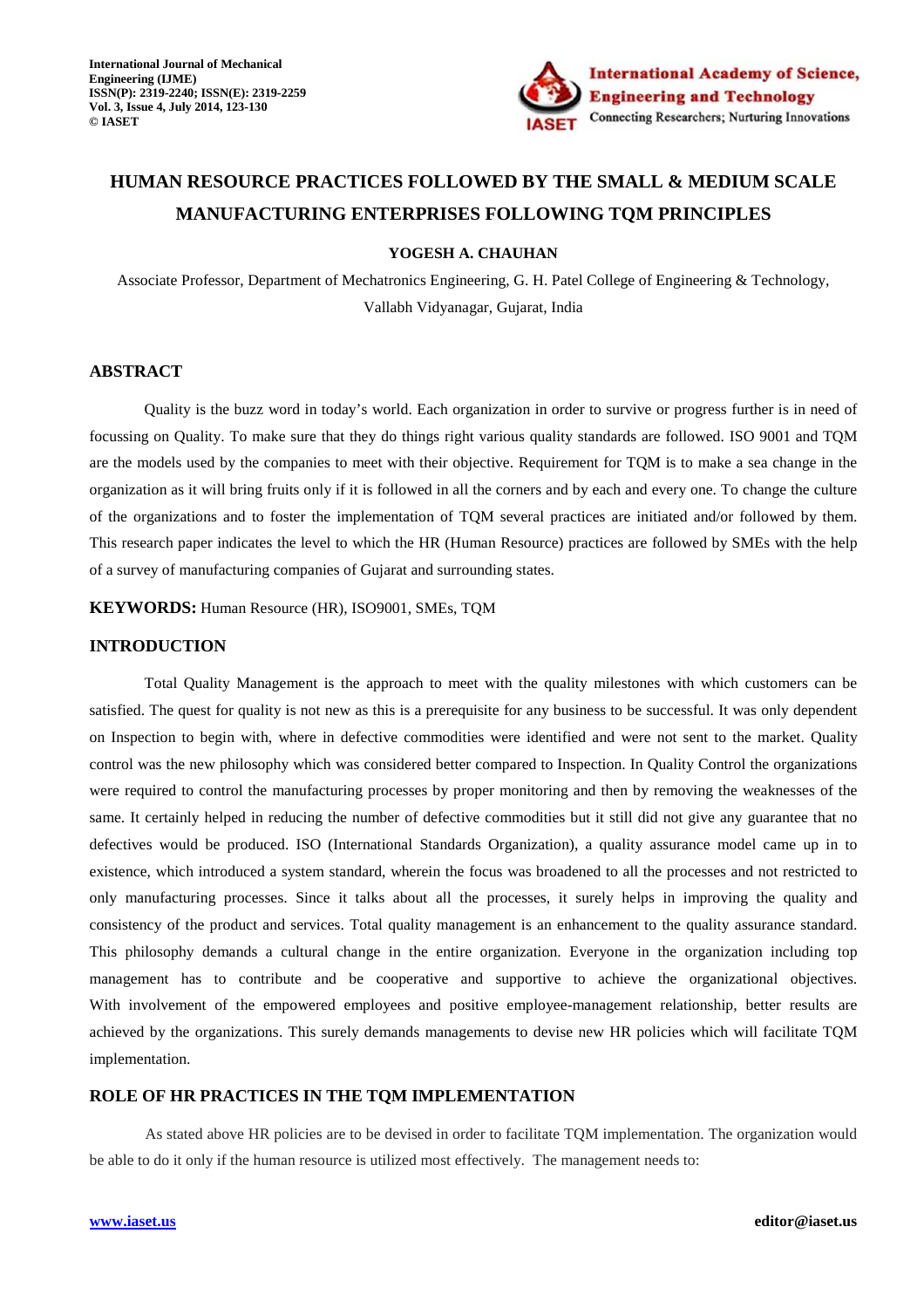- Inform all the employees about the purpose of implementing TQM
- Provide necessary training to them to meet with the expectations of the management.
- Make the employees aware about the vision and mission of the organization.
- Educate the employees about the benefits which the organization would derive with the TQM and how these benefits would be passed on to them.
- Motivate the employees to be a part of decision making process by giving constructive suggestions.
- Device practices to tackle with the expected resistance to change by the employees.
- Recognize the efforts of the employees and praise them in order to motivate other employees to fall in the same line.

#### **LITERATURE REVIEW**

Yogesh Chauhan [1] in his research paper mentioned that 'It requires participation of all the members of the organization which leads to employee satisfaction and the human force stays highly motivated in turn helps in improvement in the productivity. It also requires effective leadership and the top management has to be committed towards the philosophy of TQM.'

TQM is the application of quantitative methods and human resources to improve all the processes within an organization and exceed customer needs now and in the future. According to the British Standard BS 7850, TQM is defined as "Management philosophy and company practices that aim to harness the human and material resources of an organization in the most effective way to achieve the objectives of the organization." This definition of TQM does not mention quality specifically: that quality is synonymous with the objectives of the organization is implicit. [2]

TQM is an organization–wide challenge that is everyone's responsibility. All personnel must be trained in TQM, statistical process control (SPC) and other appropriate quality improvement skills so they can effectively participate on project teams. People must come to work not only to do their jobs, but also to think about how to improve their jobs, people must be empowered at the lowest possible level to perform processes in an optimum manner. [3]

Faisal Talib et.al [4] observed that the first nine CSFs operationalized by the highest number of authors were: top-management commitment, customer focus and satisfaction, training and education, continuous improvement and innovation, quality information and performance measurement, supplier management, employee involvement, employee encouragement, and process management. It is concluded that top-management commitment is listed as the top CSFs with customer focus and satisfaction close behind. Regular participation of top-management team in the process will motivate employees to take active part in quality activities. This is never ending task. They should adopt new strategies to improve company responsiveness to customer's complaints. After that, factors like quality information and performance measurement, supplier management, employee encouragement (reward and recognition), and process management should be incorporated. Managers can get the full benefits of TQM by training all employees at all levels in order to develop awareness, interest, and action towards TQM program. Thus, role of top management commitment and leadership might be fruitful in the development and successful implementation of appropriate training program on TQM.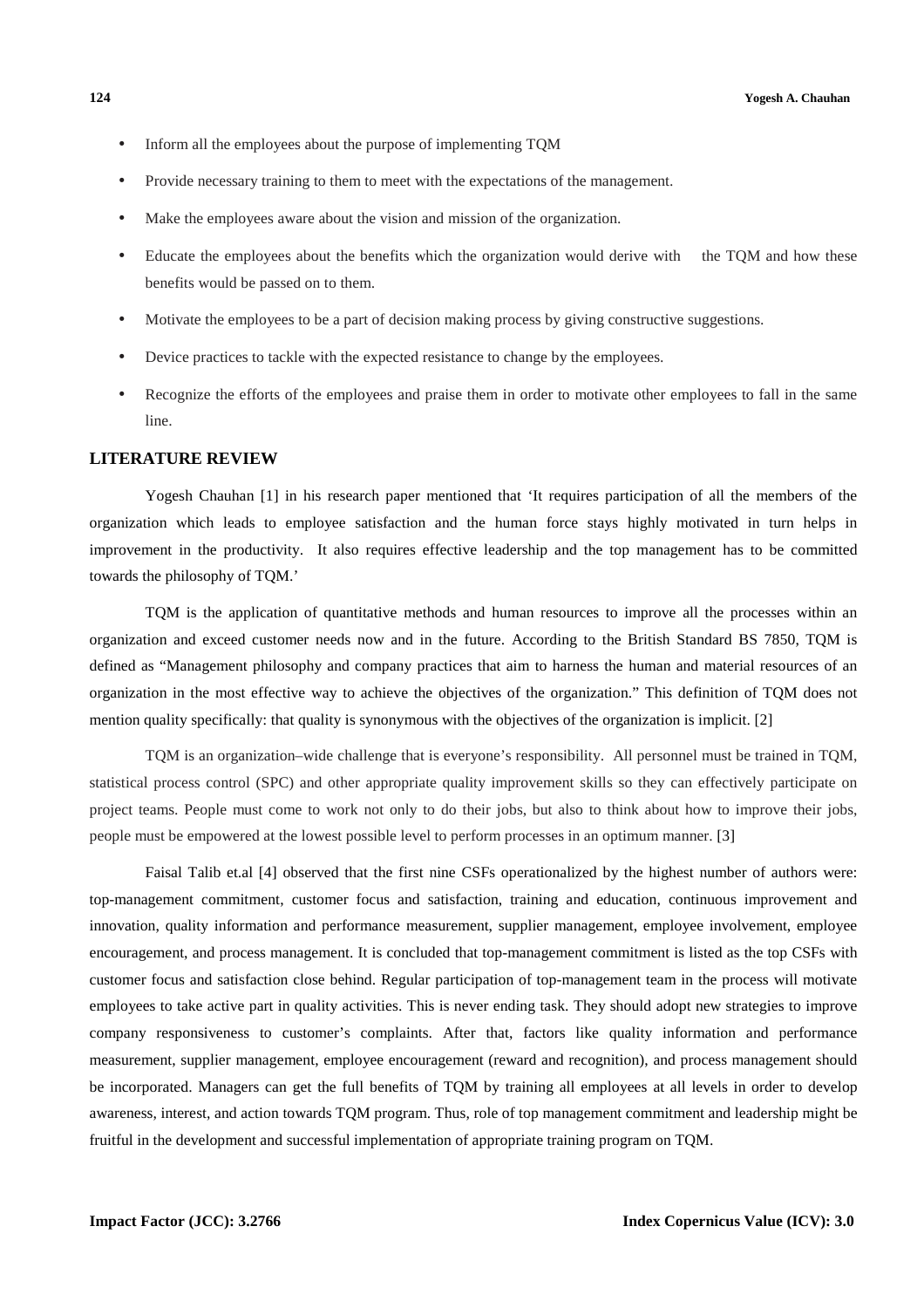#### **Human Resource Practices Followed by the Small & Medium Scale 125 Manufacturing Enterprises Following TQM Principles**

Daniel I. Prajogo, Amrik S. Sohal [5] in their paper on TQM and Organization performance cited Prajogo and Sohal [6] who found two competing views regarding TQM and innovation. One suggests that TQM is positively related to innovation performance because it establishes a system and culture that will provide an environment which gives way to innovation (Mahesh, C.[7]; J.W. Dean & D.E. Bowen[8]; Kanji, G.[9]; Tang, H. [10]; Roffe, I. [11]). On the other side of it some views say that implementation of TQM principles and practices could hinder organizations from being innovative (Samaha, H. [12]; Harari, O. [13]).

### **METHODOLOGY**

An industrial survey was carried out with 20 Small and Medium Scale manufacturing organizations from Gujarat and surrounding states. The overall survey was conducted with a huge sample of 182 respondent firms in the required category of SMEs. However as the SMEs are still not in favour of TQM, very few SMEs were observed implementing TQM principles. The tool used for the survey was a prescribed questionnaire with mostly closed ended questions. A dedicated section was designed associated to TQM related questions. The respondents were given with a list of general practices to be followed by the companies in order to successfully implement TQM principles. They were asked to give their response according to the extent to which their companies follow those practices in their organization. In this paper only HR related practices are discussed.

### **FINDINGS**

The results of the survey [14] on the aspect of HR practices followed by the respondent firms are indicated in the following part of description. They were asked to indicate on a 5 point scale the extent to which they follow practices while implementing TQM principles in their organizations.

• **Top Management Ensures that Every Employee is Aware of Company's Mission and Business Objectives** 

From Figure 1 it can be observed that majority (95%) of the respondents agreed that the extent to which the top management took care about company's employees' awareness about company's mission and business objectives was quite (moderate to very high)high. Whereas only 5% felt that it was low.

• **Top Management Strongly Promotes Staff Involvement in Quality Management and Improvement Activities** 

From Figure 2 it can be seen that, 60% of the respondents felt that this practice was followed to a high extent. 15% of the respondents felt that it was to a very high extent. No respondent said that the extent to which it was followed is very low or low.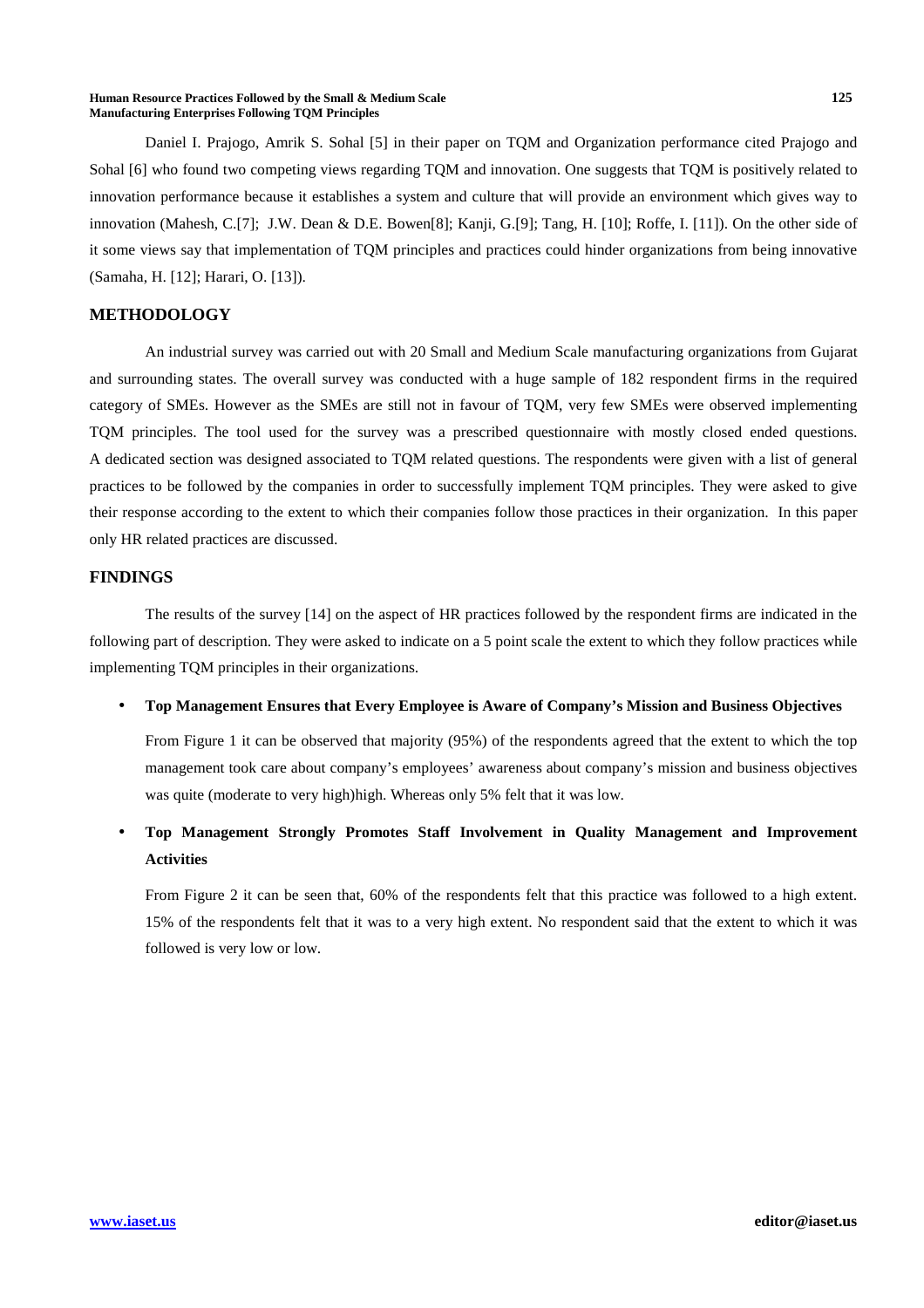

**Figure 1: Pie Chart Pertaining to Statement 1 Figure 2: Pie Chart Pertaining to Statement 2** 

### • **Managers and Supervisors Empower Employees**

From Figure 3 it is evident that this practice is followed to a quite high extent according to the majority of respondents. A total of 95% of the respondents felt that managers and supervisors empowered employees from moderate to very high extent.

### • **Communication Links are Established between Employees and Top Management**

Figure 4 suggests that majority (80%) of the firms agreed to a high to very extent that communication links are established between employees and top management, Rest of them felt to a moderate extent.



**Figure 3: Pie Chart Pertaining to Statement 3 Figure 4: Pie Chart Pertaining to Statement 4** 

### • **Top Management Takes care of Employees' well Being (e.g. Welfare, Health and Safety Provision, etc.)**

From Figure 5 it is observed that 75% companies are practicing this to a high to very high extent. Whereas 20% companies follow this to a moderate extent.

### • **Employees are Given Information and Training which they Need to do the Job Effectively**

Figure 6 shows that 15% of the respondents felt that it was done to a very high extent whereas a total of 95% felt that it was done from moderate to a high extent.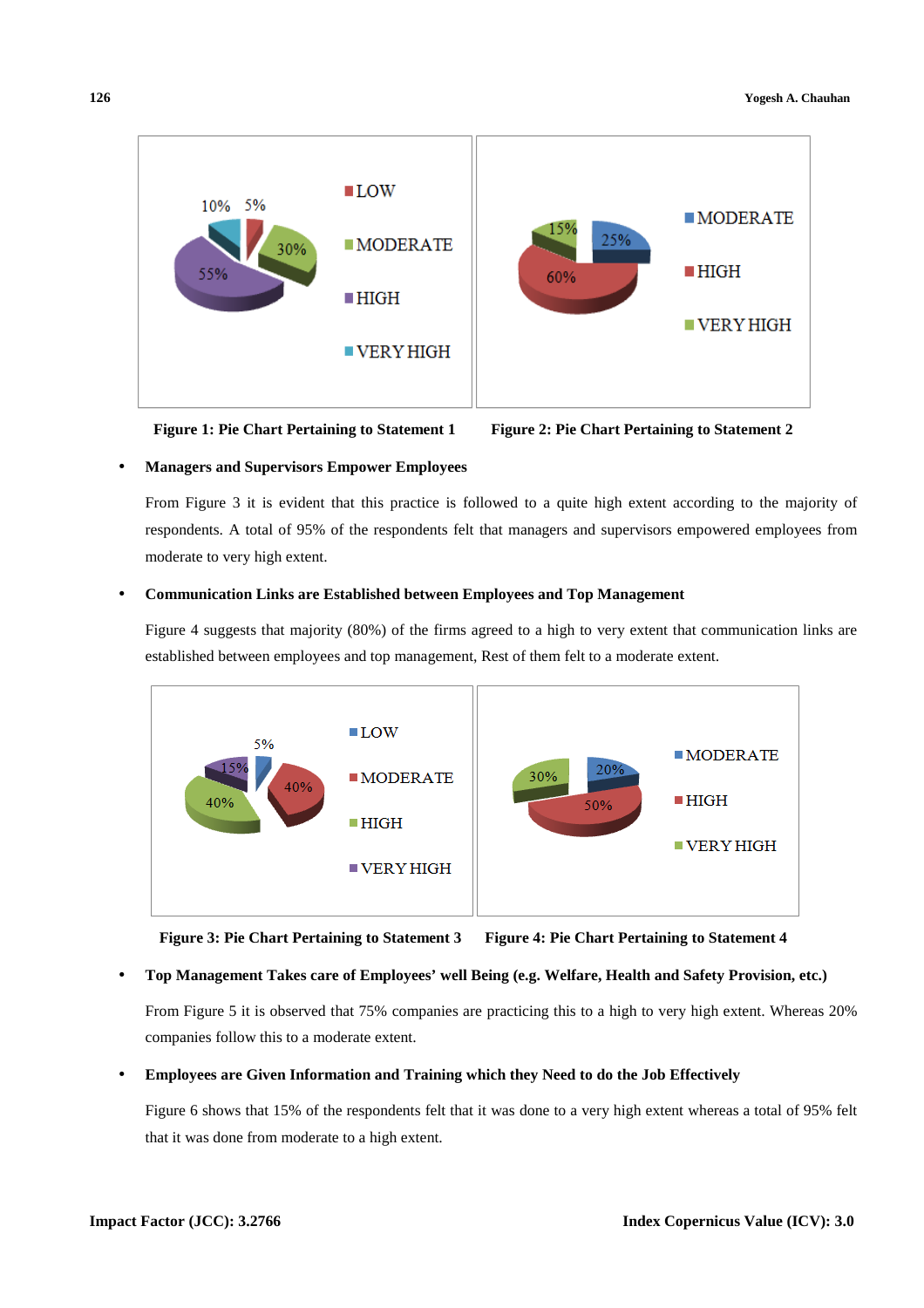**Human Resource Practices Followed by the Small & Medium Scale 127 Manufacturing Enterprises Following TQM Principles**



**Figure 5: Pie Chart Pertaining to Statement 5 Figure 6: Pie Chart Pertaining to Statement 6** 



#### • **Employees' Views are Listened to and Acted Upon**

Figure 7 highlights the fact that 15% of the respondents agreed that it was practiced to a very high extent, 45% said it was to a high extent while 35% said that it was practiced to a moderate extent.

#### • **Employee Performance are Measured and Recognized**

From Figure 8 it is seen that 20% of the respondents felt that it was done to a very high extent. In 40 % of the companies this is done to a high extent, while 35% felt that it was done to a moderate extent.





#### • **Employees are Trained on Total Quality Concepts**

Training is an essential practice in any organization for continuous improvement. Majority of the respondents said that employees were trained on total quality concepts. 10% felt that it was done to a very high extent whereas a total 90% felt that it was done to a moderate or high extent. (Figure 9)

#### • **A Pleasant Environment Exists in all Working Areas**

Working environment is an important factor to be taken into account while striving for the betterment of the organization. Majority of the respondents agreed that a pleasant working environment existed in all working area with 35% of them feeling that it existed to a very high extent. A total of 60 % felt that it existed to a moderate or high extent. (Figure 10)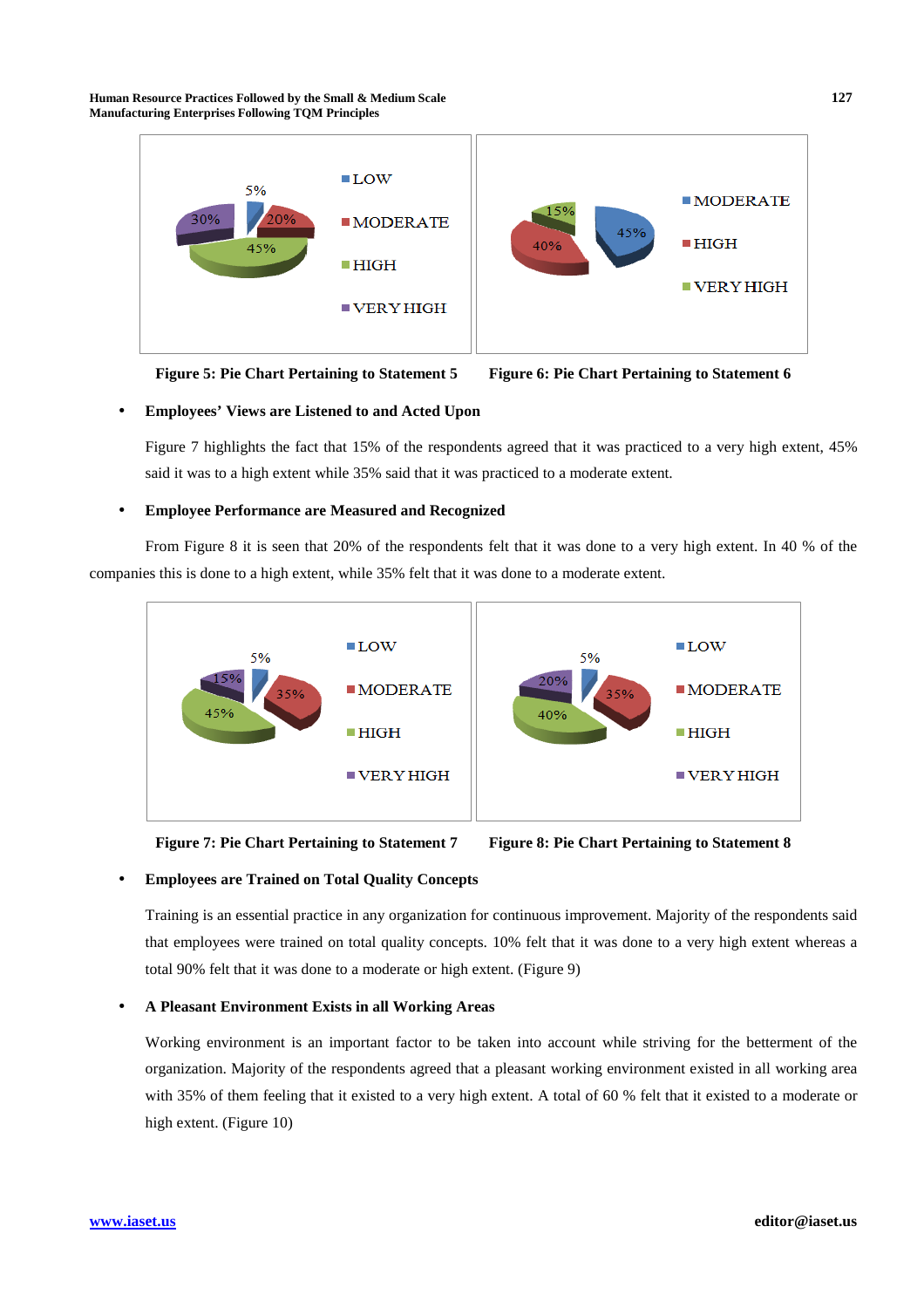

**Figure 9: Pie Chart Pertaining to Statement 9 Figure 10: Pie Chart Pertaining to Statement 10** 

#### • **Positive Values Such as Trust, Honesty, Loyalty, Dedication etc. are Followed in the Company**

When asked about this statement, almost all the respondents agreed that these values were followed in their company in varying extents. From Figure 11 it is seen that 35% of the respondents felt that the values were followed to a very high extent. Whereas a total of 65% felt that the values were followed to moderate or high extent.

#### • **Teamwork and Involvement are Normal Practices in the Company**

Almost 75% agreed to a high to very high extent that teamwork and involvement are normal practices in the company. (Figure 12)



**Figure 11: Pie Chart Pertaining to Statement 11 Figure 12: Pie Chart Pertaining to Statement 12** 

## • **The Company Adopts 'Employee Satisfaction' Initiatives (Such as Suggestion Schemes, Profit Sharing, etc.)**

It is observed from Figure 13 that only 45% of the respondents agreed to a high to very high extent that the company adopts employee satisfaction initiatives such as suggestion schemes, profit sharing etc. 25% respondents were on the lower extent.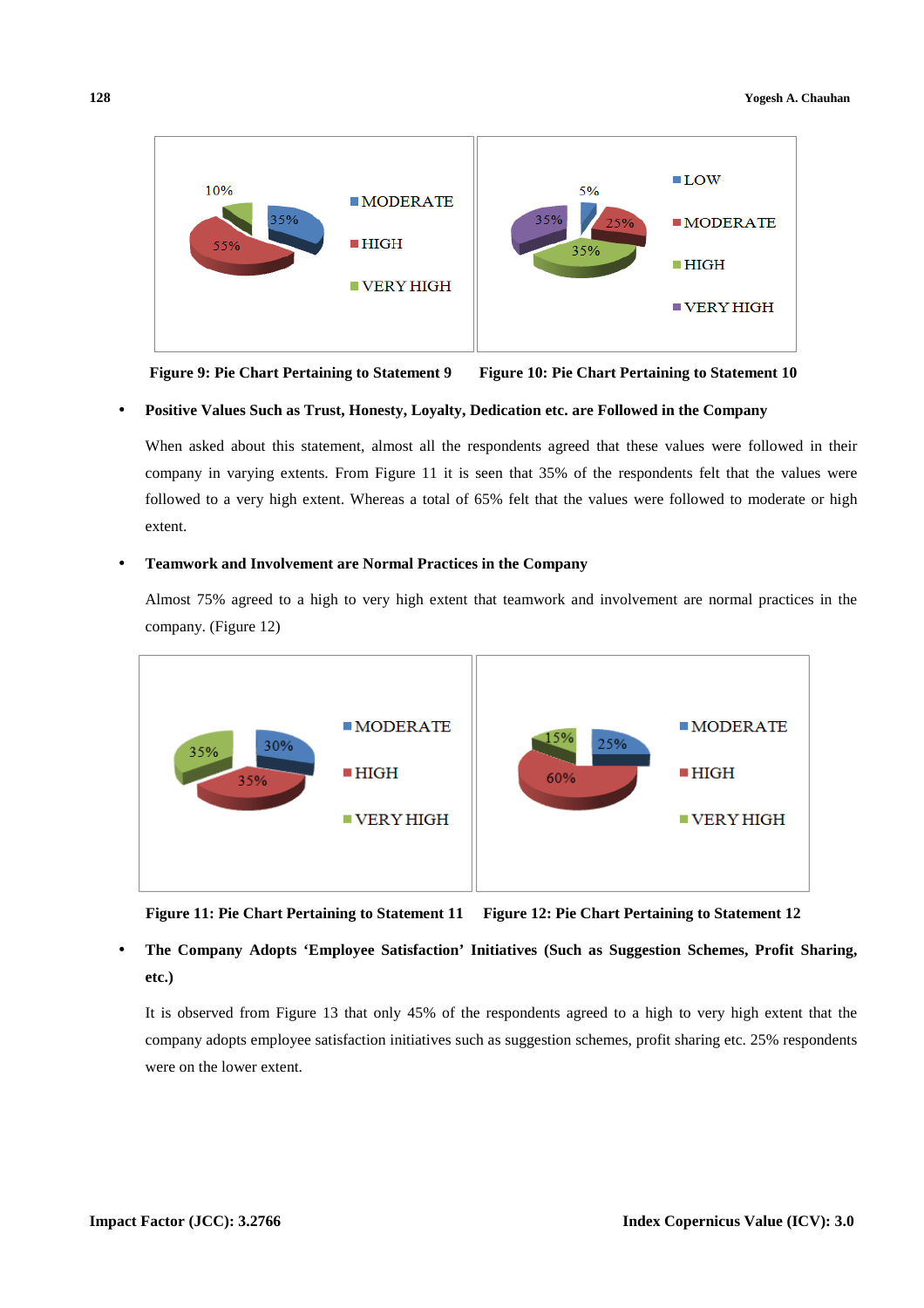**Human Resource Practices Followed by the Small & Medium Scale 129 Manufacturing Enterprises Following TQM Principles**



**Figure 13: Pie Chart Pertaining to Statement 13** 

### **CONCLUSIONS**

Following table is for descriptive statistics for various HR actions which the companies are taking while they follow TQM principles. [14]

| <b>Practice Followed</b>                                                                                 | N  | Min.           | Max. Mean |      | S.D.  |
|----------------------------------------------------------------------------------------------------------|----|----------------|-----------|------|-------|
| Communication links are established between employees and top<br>management                              | 20 | 3              | 5         | 4.10 | .718  |
| Positive values such as trust, honesty, loyalty , dedication etc are followed in<br>the company          | 20 | 3              | 5         | 4.05 | .826  |
| A pleasant environment exists in all working areas                                                       | 20 | $\mathfrak{D}$ | 5         | 4.00 | .918  |
| Top management takes care of employees' well being (e.g. welfare, health<br>and safety provisions, etc.) | 20 | $\overline{2}$ | 5         | 4.00 | .858  |
| Top management strongly promotes staff involvement in quality<br>management and improvement activities   | 20 | 3              | 5         | 3.90 | .641  |
| Team work and involvement are normal practices in the company                                            | 20 | 3              | 5         | 3.90 | .641  |
| Employees are trained on total quality concepts                                                          | 20 | 3              | 5         | 3.75 | .639  |
| Employee performance are measured and recognized                                                         | 20 | $\overline{2}$ | 5         | 3.75 | .851  |
| Top management ensures that every employee is aware of company's mission<br>and business objectives      | 20 | $\overline{2}$ | 5         | 3.75 | .786  |
| Employees' views are listened to and acted upon.                                                         | 20 | $\mathfrak{D}$ | 5         | 3.70 | .8013 |
| Employees are given information and training which they need to do the job<br>effectively.               | 20 | 3              | 5         | 3.70 | .733  |
| Managers and supervisors empower employees                                                               | 20 | $\mathfrak{D}$ | 5         | 3.65 | .813  |
| The company adopts employee satisfaction initiatives (such as suggestion<br>schemes, profit sharing etc) | 20 | $\Omega$       | 5         | 3.15 | 1.137 |

It shows that most of the companies have laid emphasis on establishing communication links between employees and top management, which will certainly fetch good results for the company as the gap between employees and management can be reduced with this. Further the firms have also practiced imbibing positive values such as trust, honesty, loyalty, dedication etc. These values surely help any firm to bring better results.

The ranking of the different HR practices followed in the firms believing in TQM can be viewed from the table 1. It is observed that profit sharing and suggestion schemes are not yet considered as important practice in our country for